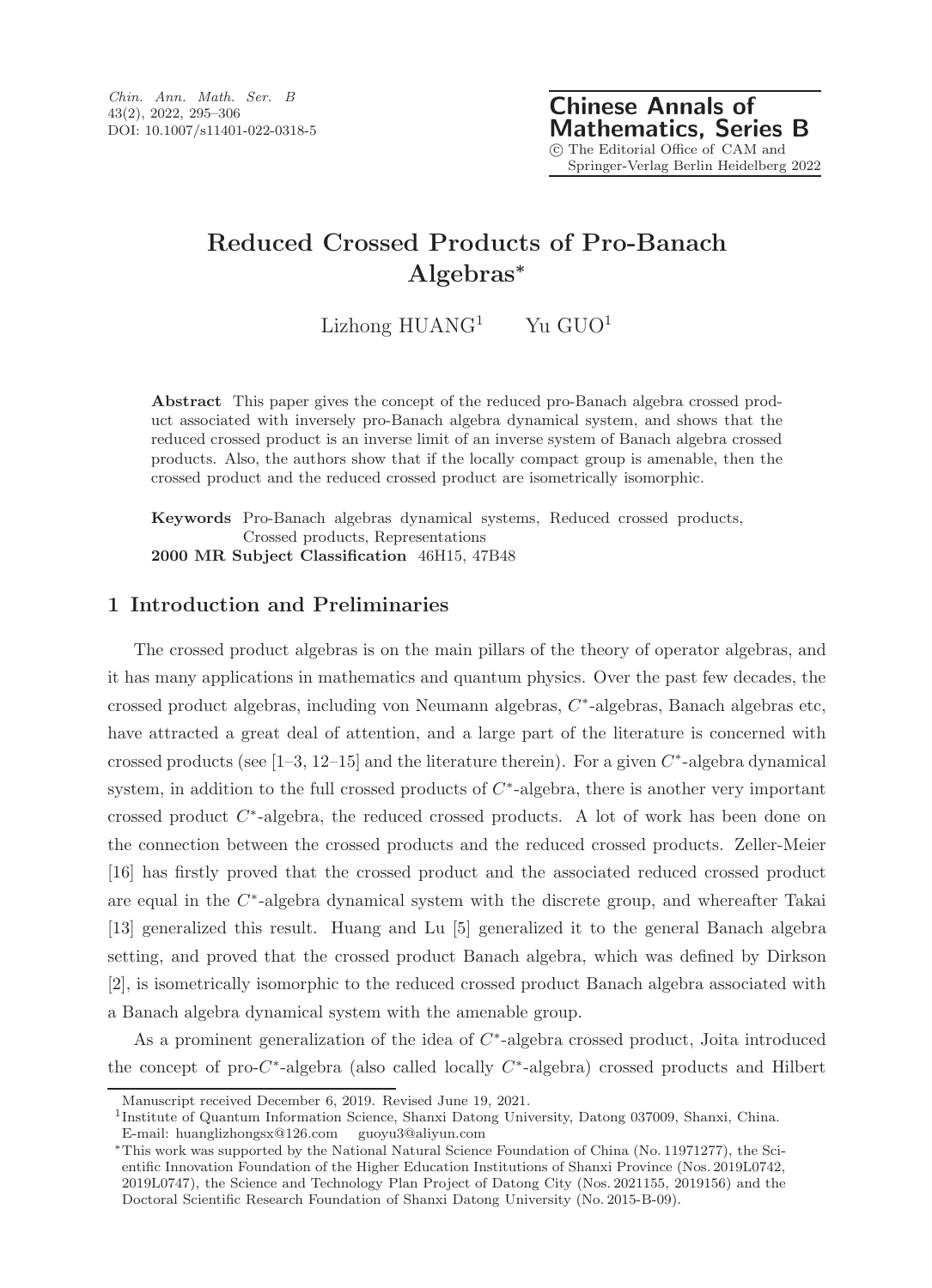pro-C<sup>\*</sup>-modules, and gave a detailed systematic exposition of the recent development in it, see for example [6–9].

Motivated by the study of crossed product of  $pro-C^*$ -algebras (see [6]), in the present paper, we define the reduced crossed product of pro-Banach algebra associated with a Banach algebra dynamical system, and show that a pro-Banach reduced crossed product is an inverse limit of an inverse system of Banach algebra crossed products, which generalize the corresponding result of the pro-C<sup>\*</sup>-algebra reduced crossed products. More importantly, we establish the equality between the crossed product and the reduced crossed product with the amenable group in the pro-Banach algebra dynamical system setting.

We now recollect some basic definitions, notations and results. The details on pro-Banach algebras are available in [11].

A pro-Banach algebra is a complete Hausdorff topological complex algebra A whose topology is given by a directed family  $S(A)$  of continuous submultiplicative seminorms. For  $p \in S(A)$ ,  $\ker(p)$  is a closed bilateral ideal of A, and the quotient algebra  $A/\ker(p)$  is a normed algebra in the norm induced by p, and its completion is denoted by  $A_p$ . The canonical map from A to  $A/\text{ker}(p)$  is denoted by  $\varphi_p$ . For  $p, q \in S(A)$  with  $p \geq q$ , there is a unique continuous morphism  $\varphi_{pq}: A_p \to A_q$  with dense range such that  $\varphi_{pq} \circ \varphi_p = \varphi_q$ , and  $\{A_p, \varphi_{pq}\}_{p,q \in S(A)}$  is an inverse system of Banach algebras and its inverse limit is a pro-Banach algebra which is topologically isomorphic to  $A$  (see [11, Chapter III, Theorem 3.1]).

### 2 Pro-Banach Algebra Dynamical Systems

Let A be a pro-Banach algebra and  $G$  be a locally compact group. An action  $G$  on  $A$  is a strongly continuous representation  $\alpha: G \to \text{Aut}(A)$ , where  $\text{Aut}(A)$  is the group of bounded automorphism of A. An action  $\alpha$  of G on A is an inverse limit action, if  $p(\alpha_r(a)) = p(a)$  for all  $p \in S(A)$ ,  $r \in G$ ,  $a \in A$ . If  $\alpha$  is an inverse limit action, then, for all  $p \in S(A)$ , there is an action  $\alpha^{(p)}$  of G on  $A_p$ , such that  $\alpha_s^{(p)} \circ \varphi_p = \varphi_p \circ \alpha_s$  for all  $s \in G$ , and  $(A_p, G, \alpha^{(p)})$  is a Banach algebra dynamical system for each  $p \in S(A)$ .

**Definition 2.1** A triple  $(A, G, \alpha)$  is called a pro-Banach algebra dynamical system, if A is a pro-Banach algebra, G is a locally compact group, and  $\alpha$ :  $G \to Aut(A)$  is a strongly continuous action of G on A. If  $\alpha$  is an inverse limit action of G on A, then  $(A, G, \alpha)$  is an inversely pro-Banach algebra dynamical system.

**Definition 2.2** Let  $(A, G, \alpha)$  be a pro-Banach algebra dynamical system. A pair  $(\pi, U)$  is called a covariant representation of  $(A, G, \alpha)$  on a Banach space X, if  $\pi$  is a representation of A on X, U is a representation of G on X, such that for all  $a \in A$ ,  $s \in G$ ,

$$
\pi(\alpha_s(a)) = U_s \pi(a) U_s^{-1}.
$$

If  $\pi$  is non-degenerate, then  $(\pi, U)$  is called non-degenerate; if  $\pi$  is continuous and U is strongly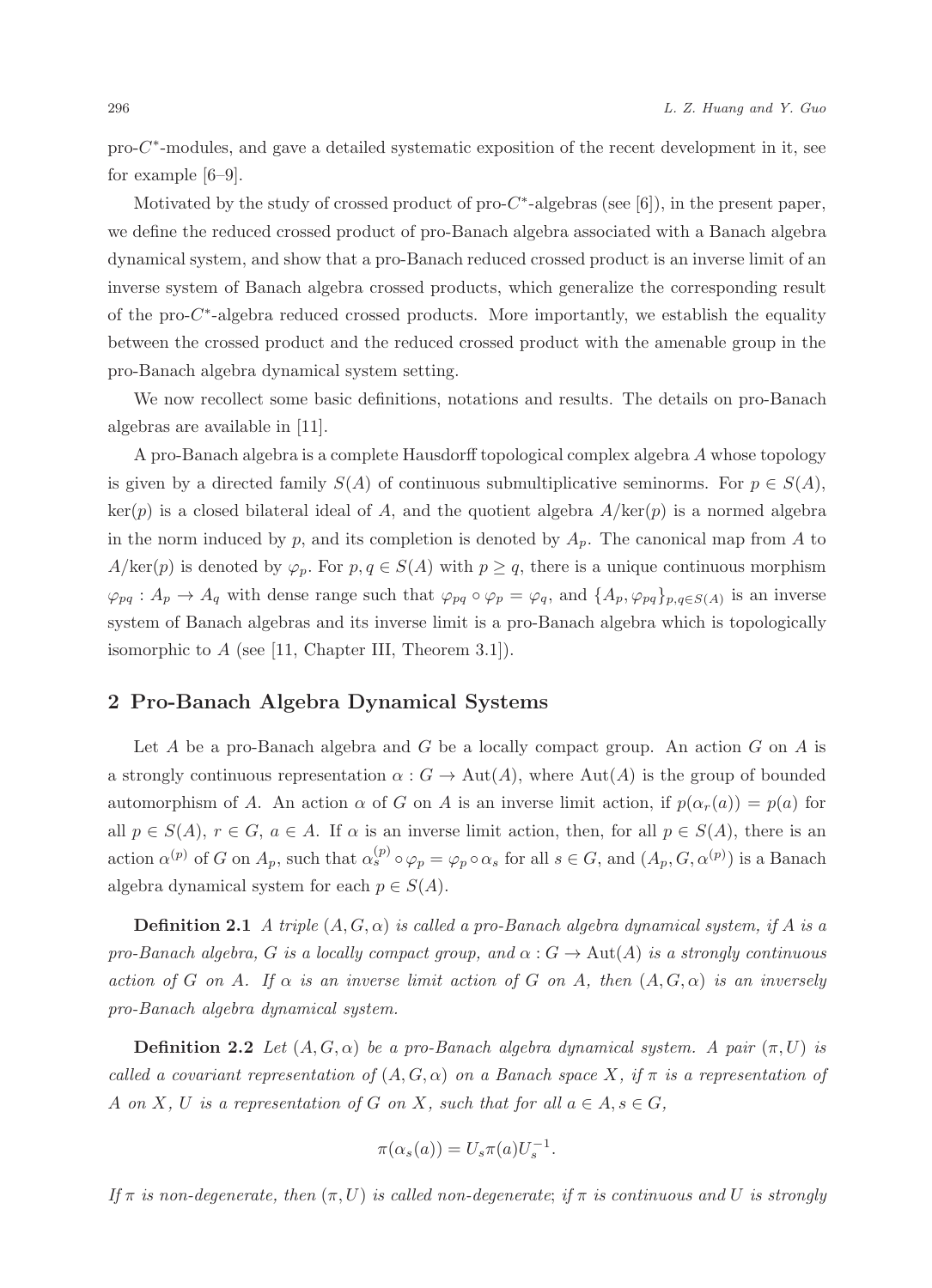continuous, then  $(\pi, U)$  is called a continuous covariant representation.

Suppose that  $(A, G, \alpha)$  is an inversely pro-Banach algebra dynamical system. We define convolution on the linear space  $C_c(G, A)$  of a continuous function from G to A with compact supports by

$$
(f * g)(r) = \int_G f(s)\alpha_s(g(s^{-1}r)) d\mu(s)
$$

for all  $f, g \in C_c(G, A)$ . Straightforward computations show that  $C_c(G, A)$  becomes an associative algebra with convolution. Also assume that X is a Banach space, for each  $f \in C_c(G, X)$ , define  $||f||_p = (\int_G ||f(t)||^p d\mu(t))^{\frac{1}{p}}, 1 \leq p < \infty$ . Then  $C_c(G, X)$  is a normed algebra, and we denote by  $L^p(G, X)$  its completion. To avoid confusion between symbols, we will be concerned only with  $L^1(G, X)$ . For a given Banach algebra dynamical system  $(A, G, \alpha)$ , the crossed product  $(A \rtimes_{\alpha} G)^{\mathcal{R}}$  is the completion of  $C_c(G, A)$  corresponding to the uniformly bounded class  $\mathcal{R}$ of continuous covariant representations of  $(A, G, \alpha)$ . More details on Banach algebra crossed products are available in (see [1–2, 10]).

**Definition 2.3** Let  $(A, G, \alpha)$  be a pro-Banach algebra dynamical system, and R be a family of continuous covariant representations of  $(A, G, \alpha)$ . Then  $\mathcal R$  is called uniformly semi-bounded, if there exists a function  $\zeta: G \to [0,\infty)$ , which is bounded on compact subsets of G, such that  $||U_r|| \le \zeta(r)$  for all  $(\pi, U) \in \mathcal{R}$  and  $r \in G$ .

Now let  $\mathcal R$  be a non-empty uniformly semi-bounded class of continuous covariant representations of inversely pro-Banach algebra dynamical system  $(A, G, \alpha)$  on a Banach space X. For  $(\pi, U) \in \mathcal{R}$ , we define the reduced algebra representation  $\tilde{\pi}$  and the left regular representation  $\Lambda$  on  $L^1(G,X)$  by the formula

$$
[\tilde{\pi}(a)h](s) := \pi(\alpha_{s^{-1}}(a))h(s), \quad a \in A, \ s \in G, \ h \in L^1(G, X),
$$
  

$$
(\Lambda_r h)(s) := h(r^{-1}s), \quad r, s \in G, \ h \in L^1(G, X).
$$

**Lemma 2.1** Let  $(A, G, \alpha)$  be an inversely pro-Banach algebra dynamical system, R be a family of continuous representations of  $(A, G, \alpha)$  on a Banach space X, and the representations  $\widetilde{\pi}$  and  $\Lambda$  be defined as above.

- (1) There exists  $p \in S(A)$ , such that  $\|\tilde{\pi}(a)\| \leq p(a)$  for any  $a \in A$ .
- (2) For all  $r \in G$ ,  $\Lambda_r$  is an invertible isometry on  $L^1(G,X)$ .
- (3)  $(\widetilde{\pi}, \Lambda)$  is also a continuous covariant representation of  $(A, G, \alpha)$ .

(4) Suppose  $(\pi, U) \in \mathcal{R}$ , where U satisfies  $M := \sup_{t \in G} ||U_t|| < \infty$ . Then  $||\tilde{\pi}|| \leq M^2 ||\pi||$ . Specially, if U is an isometric representation of G on a Banach space X, we have  $\|\tilde{\pi}\| \leq \|\pi\|$ .

**Proof** (1) If  $\pi$  is a continuous representation of A, then there is  $p \in S(A)$ , such that  $\|\pi(a)\| \leq p(a), a \in A$ . Since  $\alpha$  is an inverse limit action of G on A, for all  $a \in A, h \in$  $L^1(G, X), s \in G$ , we have

$$
\|[\widetilde{\pi}(a)h](s)\| = \|\pi(\alpha_{s^{-1}}(a))h(s)\|
$$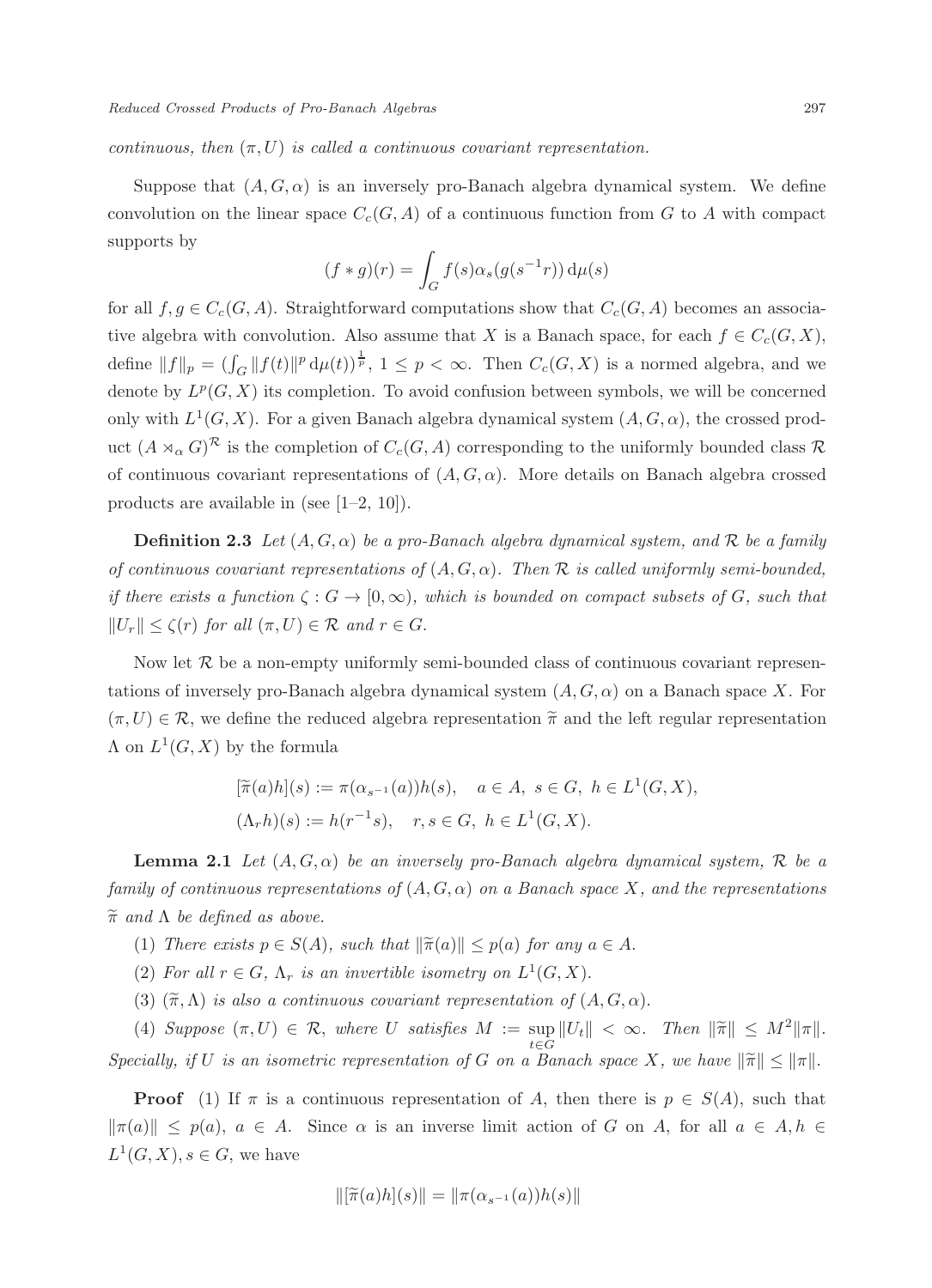$$
\leq \|\pi(\alpha_{s^{-1}}(a))\| \|h(s)\|
$$
  
\n
$$
\leq \|p(\alpha_{s^{-1}}(a))\| \|h(s)\|
$$
  
\n
$$
= p(a)\|h(s)\|.
$$

(2) and (3) are straightforward verifications.

(4) From the convariance relation  $\pi(\alpha_r(a)) = U_r \pi(a) U_r^{-1}$ , it follows that  $\|\pi(\alpha_r(a))\| \le$  $M^2\|\pi\|\|a\|$  for all  $a \in A$  and  $r \in G$ , hence

$$
\|\widetilde{\pi}\| \le M^2 \|\pi\|.
$$

From now on, we will call  $(\tilde{\pi}, \Lambda)$  the regular covariant representation of pro-Banach algebra dynamical system  $(A, G, \alpha)$  associated with  $\pi$ . In what follows, let us denote by  $\widetilde{\mathcal{R}}$  the uniformly semi-bounded class of continuous covariant representations  $(A, G, \alpha)$ . By Lemma 2.1, there is  $p \in S(A)$ , such that  $\|\tilde{\pi}(a)\| \leq p(a)$  for  $a \in A$ . Note that if we write

$$
\widetilde{\mathcal{R}}_p = \{ (\widetilde{\pi}, \Lambda) \in \widetilde{\mathcal{R}} : ||\widetilde{\pi}(a)|| \le p(a), a \in A \},\
$$

then  $\mathcal{R} = \bigcup_{p \in S(A)} \mathcal{R}_p$ . To define reduced crossed product of pro-Banach algebra, it is necessary to consider the representation of  $\widetilde{\pi} \times \Lambda$  of  $C_c(G, A)$  on  $L^1(G, X)$ . For all  $f \in C_c(G, A)$ ,  $\xi \in$  $C_c(G, X), s \in G$ , we have

$$
[\widetilde{\pi} \times \Lambda(f)\xi](s) = \int_G [\widetilde{\pi}(f(r))(\Lambda_r \xi)](s) d\mu(r)
$$
  
= 
$$
\int_G \pi(\alpha_s^{-1}(f(r)))(\Lambda_r \xi)(s) d\mu(r)
$$
  
= 
$$
\int_G \pi(\alpha_s^{-1}(f(r)))\xi(r^{-1}s) d\mu(r).
$$

**Proposition 2.1** Let  $(A, G, \alpha)$  be an inversely pro-Banach algebra dynamical system, and let R be the uniformly semi-bounded class of continuous covariant representations of  $(A, G, \alpha)$ on a Banach space X. Also assume that  $\overline{\mathcal{R}}$  are the associated regular covariant representations of  $(A, G, \alpha)$  on  $L^1(G,X)$ . For all  $f \in C_c(G, A)$ , define  $\rho^{\widetilde{\mathcal{R}}_p}(f) := \text{sup}$  $\sup_{(\widetilde{\pi}, \Lambda) \in \widetilde{\mathcal{R}}_p} \|\widetilde{\pi} \times \Lambda(f)\|.$  Then  $\rho^{\widetilde{\mathcal{R}}_p}$  is a finite sub-multiplicative semi-norm on  $C_c(G,A)$ .

**Proof** Let  $f, g \in C_c(G, A), \xi \in C_c(G, X)$  and  $s \in G$ , we have

$$
\begin{aligned}\n&[\widetilde{\pi} \times \Lambda(f * g)\xi](s) \\
&= \int_G \pi(\alpha_s^{-1}(f * g(r)))\xi(r^{-1}s) d\mu(r) \\
&= \int_G \pi\Big(\alpha_s^{-1}\Big(\int_G f(t)\alpha_t(g(t^{-1}r)) d\mu(t)\Big)\Big)\xi(r^{-1}s) d\mu(r) \\
&= \int_G \int_G \pi(\alpha_s^{-1}(f(t)))\pi(\alpha_{s^{-1}t}(g(t^{-1}r)))\xi(r^{-1}s) d\mu(t) d\mu(r) \\
&= \int_G \int_G \pi(\alpha_s^{-1}(f(t)))\pi(\alpha_{s^{-1}t}(g(r)))\xi(r^{-1}t^{-1}s) d\mu(t) d\mu(r)\n\end{aligned}
$$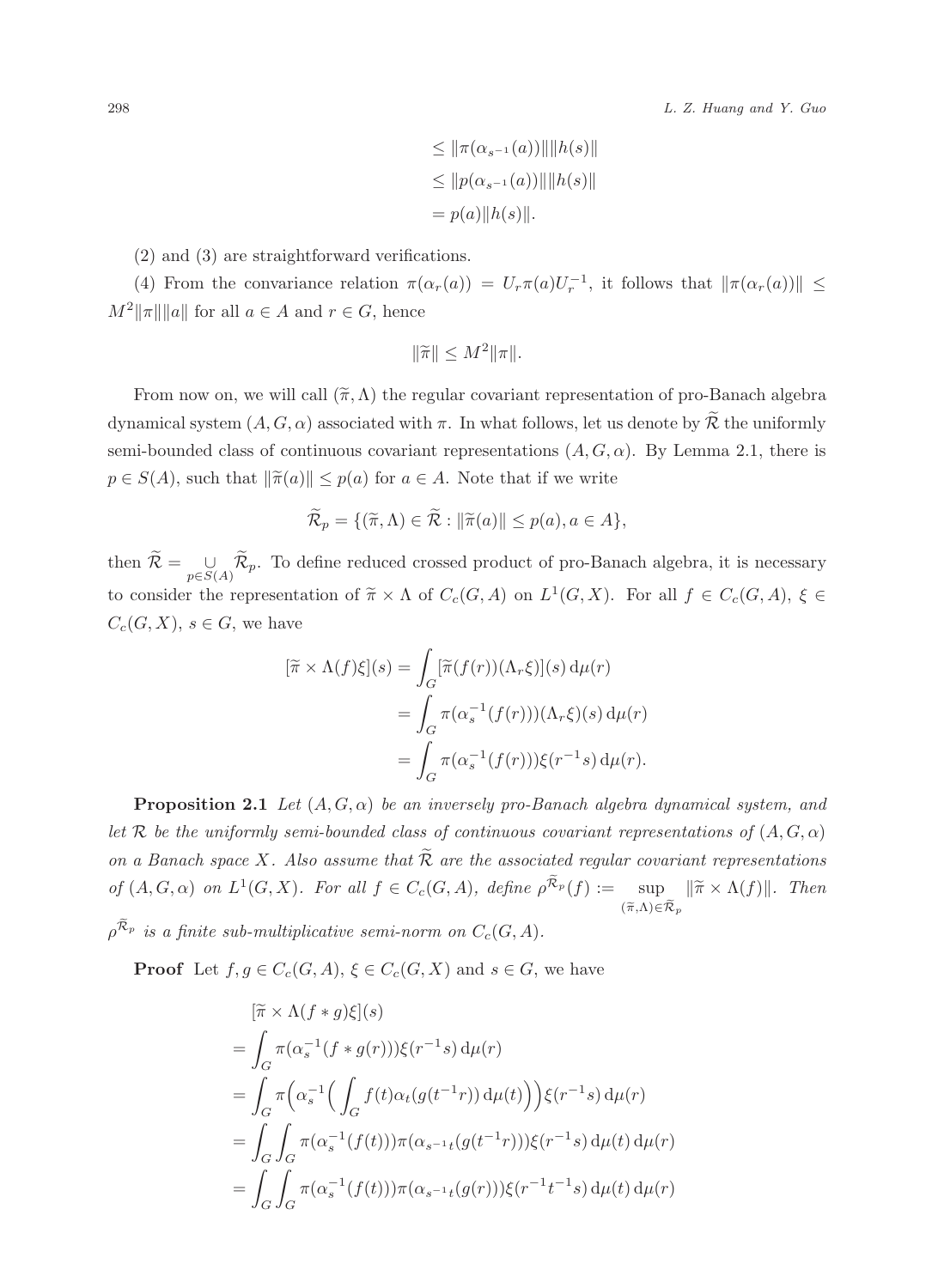Reduced Crossed Products of Pro-Banach Algebras 299

$$
= \int_G \int_G \pi(\alpha_s^{-1}(f(t))) \widetilde{\pi}(\alpha_t(g(r))) \xi(r^{-1}t^{-1}s) d\mu(t) d\mu(r)
$$
  
\n
$$
= \int_G \int_G \pi(\alpha_s^{-1}(f(t))) \Lambda_t \widetilde{\pi}(\alpha_t(g(r))) \Lambda_{t^{-1}} \xi(r^{-1}t^{-1}s) d\mu(t) d\mu(r)
$$
  
\n
$$
= \int_G \pi(\alpha_s^{-1}(f(t))) \Lambda_t d\mu(t) \int_G \widetilde{\pi}(g(r)) \Lambda_r \xi(s) d\mu(r)
$$
  
\n
$$
= [\widetilde{\pi} \times \Lambda(f) \cdot \widetilde{\pi} \times \Lambda(g)\xi](s).
$$

And then,

$$
\rho^{\widetilde{\mathcal{R}}_p}(f * g) = \sup_{(\widetilde{\pi}, \Lambda) \in \widetilde{\mathcal{R}}_p} \|\widetilde{\pi} \rtimes \Lambda(f * g)\|
$$
  

$$
\leq \sup_{(\widetilde{\pi}, \Lambda) \in \widetilde{\mathcal{R}}_p} \|\widetilde{\pi} \rtimes \Lambda(f)\| \cdot \sup_{(\widetilde{\pi}, \Lambda) \in \widetilde{\mathcal{R}}_p} \|\widetilde{\pi} \rtimes \Lambda(g)\|
$$
  

$$
= \rho^{\widetilde{\mathcal{R}}_p}(f) \cdot \rho^{\widetilde{\mathcal{R}}_p}(g).
$$

From this, it follows that  $\rho^{\tilde{\mathcal{R}}_p}$  is sub-multiplicative. For  $f \in C_c(G, A)$ ,  $\xi \in C_c(G, X)$ , we have

$$
\|\tilde{\pi} \times \Lambda(f)(\xi)\| = \int_G \|\tilde{f} \times \Lambda(f)(\xi)\|s\| \, d\mu(s)
$$
  
\n
$$
= \int_G \left\| \int_G \pi(\alpha_s^{-1}(f(r)))\xi(r^{-1}s) \, d\mu(r) \right\| d\mu(s)
$$
  
\n
$$
\leq \int_G \int_G \|\pi(\alpha_s^{-1}(f(r)))\xi(r^{-1}s)\| \, d\mu(r) \, d\mu(s)
$$
  
\n
$$
\leq \int_G \int_G p(\alpha_s^{-1}(f(r))))\|\xi(r^{-1}s)\| \, d\mu(r) \, d\mu(s)
$$
  
\n
$$
= \int_G \int_G p(f(r))\|\xi(r^{-1}s)\| \, d\mu(r) \, d\mu(s)
$$
  
\n
$$
= \int_G p(f(r)) \, d\mu(r) \int_G \|\xi(r^{-1}s)\| \, d\mu(s)
$$
  
\n
$$
= N_p(f) \cdot \|\xi\|_1 < \infty,
$$

where

$$
N_p(f) = \int_G p(f(r)) \, d\mu(r).
$$

This shows that  $\rho^{\widetilde{\mathcal{R}}_p}$  is a finite sub-multiplicative semi-norm on  $C_c(G, A)$ .

## 3 Reduced Crossed Products

In this section, we mainly study the reduced crossed products associated with pro-Banach algebra dynamical systems. As we know if  $R$  is a non-empty uniformly semi-bounded class of continuous covariant representations of inversely pro-Banach algebra dynamical system  $(A, G, \alpha)$ , then for all

$$
f \in C_c(G, A), \quad \rho^{\mathcal{R}_p}(f) := \sup_{(\pi, U) \in \mathcal{R}_p} ||\pi \times U(f)||
$$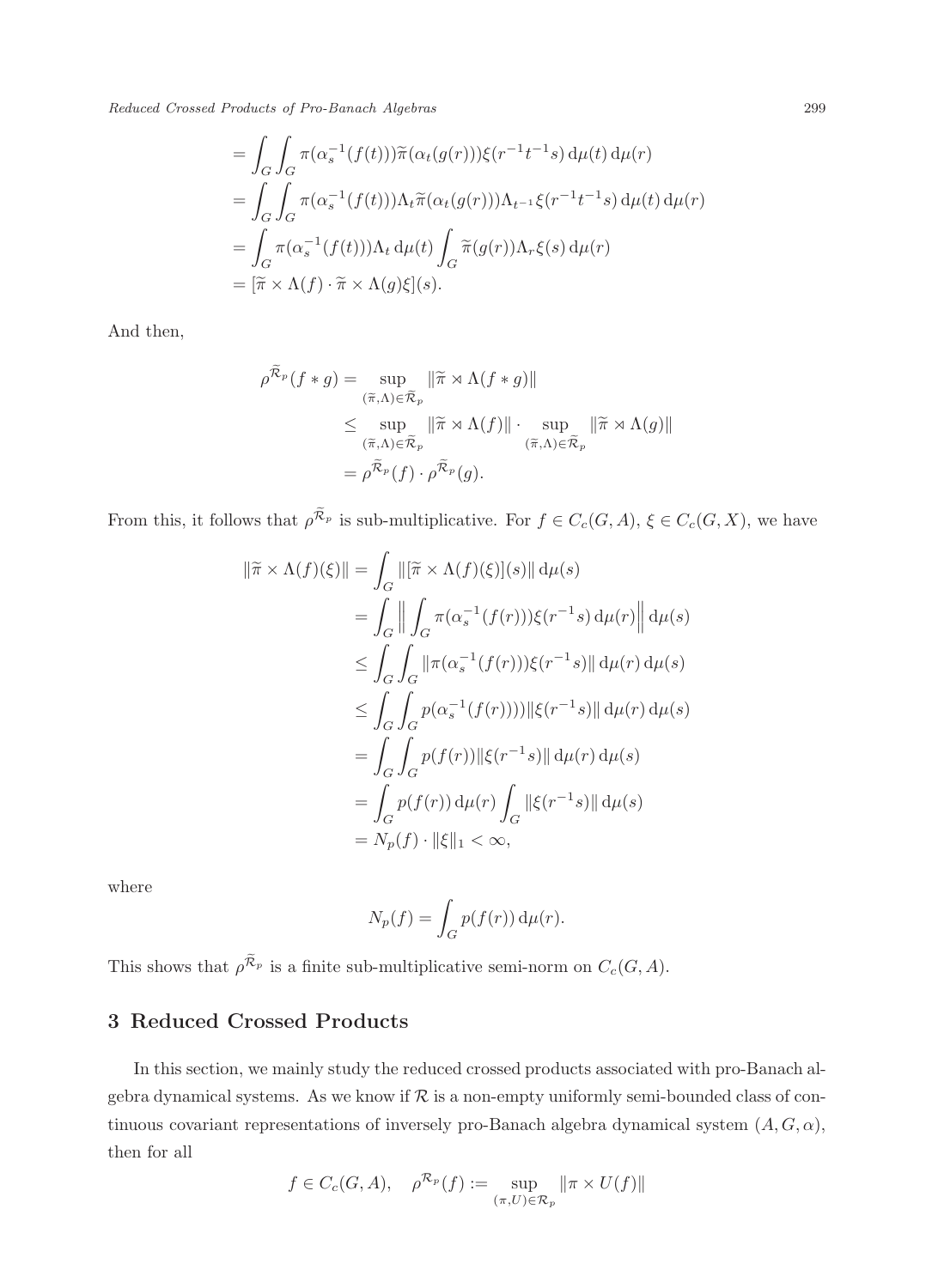is a sub-multiplicative semi-norm on  $C_c(G, A)$ . Crossed product  $(A \rtimes_{\alpha} G)^{\mathcal{R}}$  is thus the completion of  $C_c(G, A)$  in  $\{\rho^{\mathcal{R}_p} : p \in S(A)\}$ . We define the reduced crossed products of pro-Banach algebras analogously.

**Definition 3.1** Let  $(A, G, \alpha)$  be an inversely pro-Banach algebra dynamical system, R be a non-empty uniformly semi-bounded class of continuous covariant representations of  $(A, G, \alpha)$ , and  $\widetilde{\mathcal{R}}$  be the associated class of regular covariant representations of  $(A, G, \alpha)$ . By Proposition 2.1,  $\{\rho^{\widetilde{\mathcal{R}}_p} : p \in S(A)\}\$  is a set of sub-multiplicative semi-norms on  $C_c(G, A)$ . Then the completion of  $C_c(G, A)$  in  $\{\rho^{\widetilde{\mathcal{R}}_p} : p \in S(A)\}$  is called the reduced crossed product of  $(A, G, \alpha)$ associated to  $\widetilde{\mathcal{R}}$ , denoted by  $(A \rtimes_{\alpha} G)^{\widetilde{\mathcal{R}}}$ .

#### 3.1 Inverse limit of Banach algebra crossed products

Let  $\pi$  be a continuous representation of pro-Banach algebra A on a Banach space X, and  $\tilde{\pi}$  be the associated regular representation of A on  $L^1(G,X)$ . From the continuity of  $\tilde{\pi}$ , there exists  $p \in S(A)$ , such that  $\|\tilde{\pi}\| \leq p(a)$ . Define a map  $\tilde{\pi}_p$  by  $a + \text{ker}(p) \mapsto \tilde{\pi}(a)$ , then  $\tilde{\pi}_p$  is a bounded homomorphism from  $A/\text{ker}(p)$  to  $B(L^1(G,X))$ , and thus it can be extended to a bounded homomorphism from  $A_p$  to  $B(L^1(G,X))$ , still denoted by  $\widetilde{\pi}_p$ . It is easy to verify that the following diagram



is commutative. That is,  $\tilde{\pi}_p \circ \varphi_p = \tilde{\pi}$  for all  $a \in A$ . Suppose that  $(\pi, U)$  is a continuous covariant representation of pro-Banach algebra dynamical system  $(A, G, \alpha)$ , and  $(\tilde{\pi}, \Lambda)$  is the regular covariant representation of  $(A, G, \alpha)$ . Then it follows from Lemma 2.1 that  $(\tilde{\pi}, \Lambda)$ is a continuous covariant representation of  $(A, G, \alpha)$  on  $L^1(G, X)$ , so  $(\widetilde{\pi}_p, \Lambda)$  is a continuous covariant representation of Banach algebra dynamical system  $(A_p, G, \alpha^{(p)})$  on  $L^1(G, X)$ . In fact, for  $a \in A$ ,  $s \in G$ , we have

$$
\widetilde{\pi}_p(\alpha_s^{(p)}(a + \ker(p))) = \widetilde{\pi}_p(\alpha_s^{(p)} \circ \varphi_p)(a) = \widetilde{\pi}_p(\varphi_p \circ \alpha_s)(a)
$$

$$
= (\widetilde{\pi}_p \circ \varphi_p)(\alpha_s(a)) = \widetilde{\pi}(\alpha_s(a))
$$

$$
= \Lambda_s \widetilde{\pi}(a)\Lambda_{s^{-1}} = \Lambda_s(\widetilde{\pi}_p \circ \varphi_p)(a)\Lambda_{s^{-1}}
$$

$$
= \Lambda_s \widetilde{\pi}_p(a + \ker(p))\Lambda_{s^{-1}}.
$$

Note that  $A/\text{ker}(p)$  is dense in  $A_p$ , we get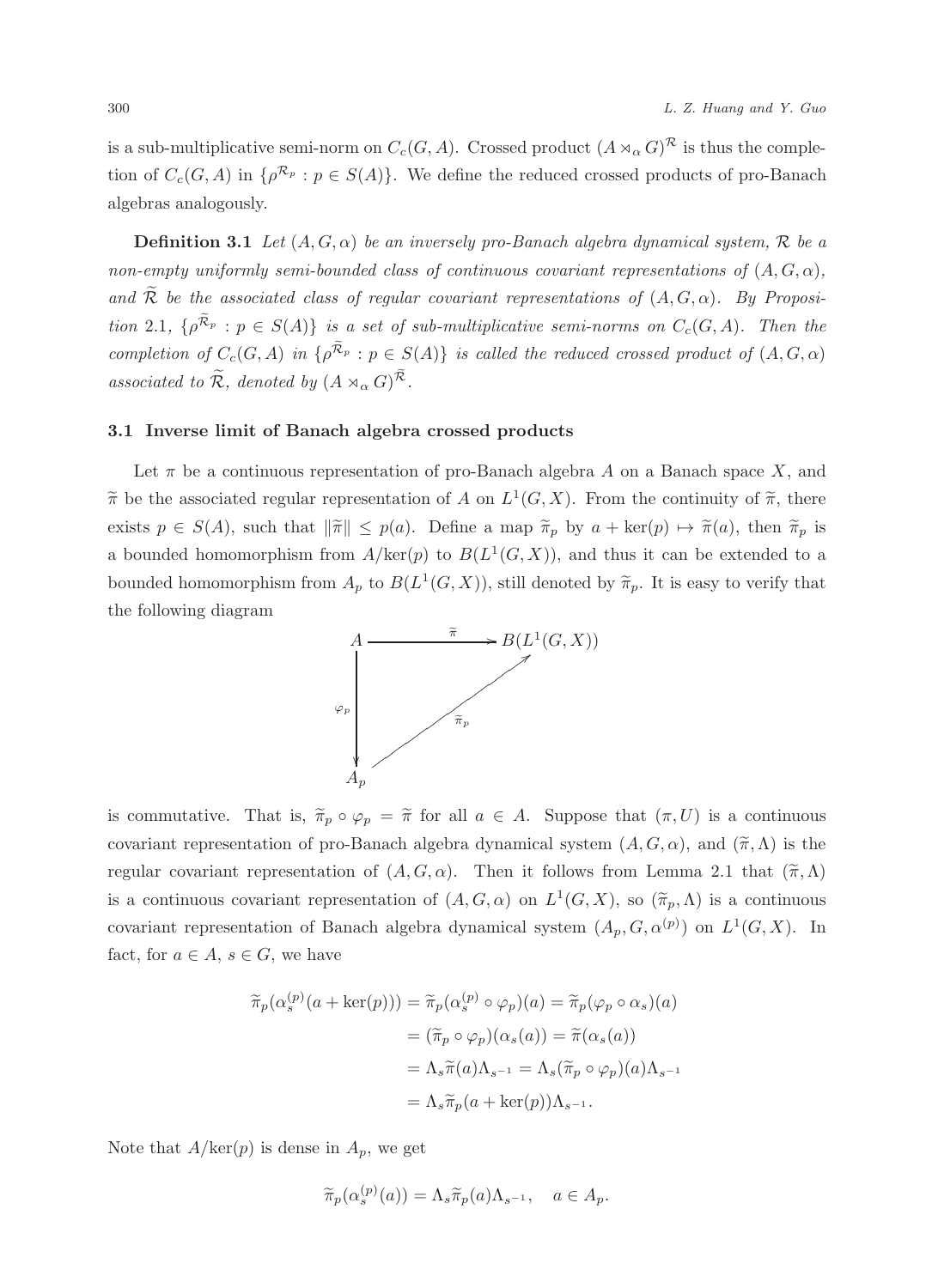To differentiate, we denote by  $\mathcal{R}(p)$  the uniformly bounded set of continuous covariant representations of Banach algebra dynamical system  $(A_p, G, \alpha^{(p)})$ .

If  $R$  is a non-empty uniformly semi-bounded class of continuous covariant representations of inversely pro-Banach algebra dynamical system  $(A, G, \alpha)$ , by Arens-Michael decomposition theorem (see [11]), we may show that pro-Banach algebra crossed product  $(A \rtimes_{\alpha} G)^{\mathcal{R}}$  is an inverse limit of a family of Banach algebra crossed products  $(A_p \rtimes_{\alpha^{(p)}} G)^{\mathcal{R}(p)}$ , that is,

$$
(A \rtimes_{\alpha} G)^{\mathcal{R}} \cong \varprojlim_{p \mathcal{R}_p} (A_p \rtimes_{\alpha^{(p)}} G)^{\mathcal{R}(p)}.
$$

The proof for reduced crossed product  $(A \rtimes_{\alpha} G)^{\widetilde{\mathcal{R}}}$  is similar. To make our exposition selfcontained, we will give a detailed proof.

**Theorem 3.1** Let  $(A, G, \alpha)$  be an inversely pro-Banach algebra dynamical system, and R be a non-empty uniformly semi-bounded class of continuous covariant representations of  $(A, G, \alpha)$ on a Banach space X. Suppose that  $\mathcal R$  is the corresponding semi-bounded class of regular covariant representations of  $(A, G, \alpha)$  on  $L^1(G, X)$ . Then for all  $p \in S(A)$ , we have

$$
(A\rtimes_{\alpha}G)^{\widetilde{\mathcal{R}}}\cong \lim_{\rho^{\widetilde{\mathcal{R}}_{p}}}(A_{p}\rtimes_{\alpha^{(p)}}G)^{\widetilde{\mathcal{R}}(p)},
$$

up to a topological algebraic isomorphism.

**Proof** Note that  $(A \rtimes_{\alpha} G)^{\widetilde{\mathcal{R}}}$  is a complete pro-Banach algebra, using Arens-Michael deposition theorem (see [11]), we have

$$
(A\rtimes_{\alpha}G)^{\widetilde{\mathcal{R}}}\cong \lim_{\rho^{\widetilde{\mathcal{R}}_{p}}}((A\rtimes_{\alpha}G)^{\widetilde{\mathcal{R}}})_{\rho^{\widetilde{\mathcal{R}}(p)}}.
$$

So it is enough to prove that  $((A \rtimes_{\alpha} G)^{\widetilde{\mathcal{R}}})_{\rho \widetilde{\mathcal{R}}_{p}}$  is topologically isomorphic to  $(A_p \rtimes_{\alpha^{(p)}} G)^{\widetilde{\mathcal{R}}(p)}$ . Define a map  $T: C_c(G, A, \alpha)/\text{ker}(\rho^{\widetilde{\mathcal{R}}_p}) \to C_c(G, A_p, \alpha^{(p)})/\text{ker}(\sigma^{\widetilde{\mathcal{R}}(p)})$  by

$$
f+\ker(\rho^{\widetilde{\mathcal{R}}_p})\mapsto \varphi_p\circ f+\ker(\sigma^{\widetilde{\mathcal{R}}(p)})
$$

for all  $f \in C_c(G, A, \alpha)$ , where  $\varphi_p$  is the canonical map from A to  $A_p$ .

If  $f \in \ker(\rho^{\tilde{\mathcal{R}}_p})$ , then for all  $(\tilde{\pi}, \Lambda) \in \tilde{\mathcal{R}}_p$ ,  $\int_G \tilde{\pi}(f(s)) \Lambda_s d\mu(s) = 0$ . And thus

$$
\int_G \widetilde{\pi}_p((\varphi_p \circ f)(s)) \Lambda_s d\mu(s) = \int_G \widetilde{\pi}(f(s)) \Lambda_s d\mu(s) = 0.
$$

So the definition of  $T$  is unambiguous. To show that  $T$  is a topological isomorphism, we divide our proof in three steps.

First, we need to verify that T is a linear homomorphism from  $C_c(G, A, \alpha)/\text{ker}(\rho^{\tilde{\mathcal{R}}_p})$  to  $C_c(G, A_p, \alpha^{(p)})/ker(\sigma^{\widetilde{\mathcal{R}}(p)})$ . Clearly, T is linear, so it suffices to show that T is a homomorphism. Note that for all  $f, g \in C_c(G, A)$ ,

$$
T[(f+\ker(\rho^{\widetilde{\mathcal{R}}_p}))(g+\ker(\rho^{\widetilde{\mathcal{R}}_p}))]
$$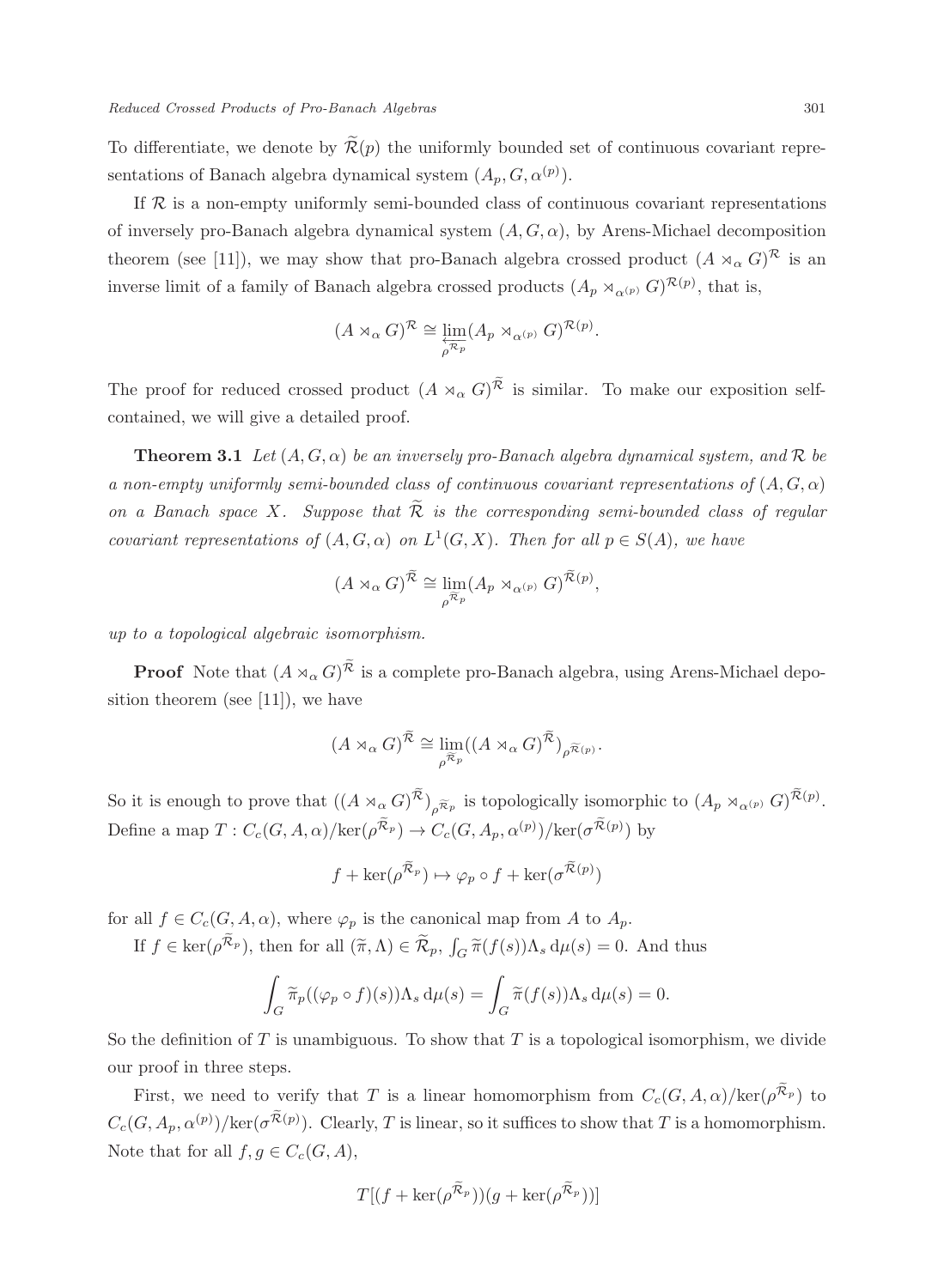= 
$$
T[f * g + \ker(\rho^{\widetilde{\mathcal{R}}_p})]
$$
  
=  $\varphi_p \circ (f * g) + \ker(\sigma^{\widetilde{\mathcal{R}}(p)})$   
=  $(\varphi_p \circ f)(\varphi_p \circ g) + \ker(\sigma^{\widetilde{\mathcal{R}}(p)}).$ 

It follows that

$$
(\varphi_p \circ (f * g))(s)
$$
  
=  $\varphi_p \int_G f(r) \alpha_r (g(r^{-1}s)) d\mu(r)$   
=  $\int_G (\varphi_p \circ f)(r) (\varphi_p \circ \alpha_r) (g(r^{-1}s)) d\mu(r)$   
=  $\int_G (\varphi_p \circ f)(r) (\alpha_r^{(p)} \circ \varphi_p) (g(r^{-1}s)) d\mu(r)$   
=  $\int_G (\varphi_p \circ f)(r) \alpha_r^{(p)} ((\varphi_p \circ g)(r^{-1}s)) d\mu(r)$   
=  $((\varphi_p \circ f) * (\varphi_p \circ g))(s).$ 

The next is to show that T is isometric. To do it, let  $f \in C_c(G, A, \alpha)$ . Then

$$
||T(f + \ker(\rho^{\tilde{\mathcal{R}}_p}))||_{\rho^{\sigma \mathcal{R}(p)}}
$$
  
\n=  $||\varphi_p \circ f + \ker(\sigma^{\tilde{\mathcal{R}}(p)})||_{\sigma^{\tilde{\mathcal{R}}(p)}} = \sigma^{\tilde{\mathcal{R}}(p)}(\varphi_p \circ f)$   
\n=  $\sup_{(\tilde{\pi}_p, \Lambda) \in \tilde{\mathcal{R}}(p)} \left\| \int_G \tilde{\pi}_p((\varphi_p \circ f)(s)) \Lambda_s d\mu(s) \right\|$   
\n=  $\sup_{(\tilde{\pi}, \Lambda) \in \tilde{\mathcal{R}}_p} \left\| \int_G \tilde{\pi}(f(s)) \Lambda_s d\mu(s) \right\|$   
\n=  $\rho^{\tilde{\mathcal{R}}_p}(f) = ||f + \ker(\rho^{\tilde{\mathcal{R}}_p})||_{\rho^{\tilde{\mathcal{R}}_p}}.$ 

Now, we have already proved that  $T$  is an isometric homomorphism. Therefore, it can be extended to an isometric homomorphism from  $((A\rtimes_{\alpha}G)^{\widetilde{\mathcal{R}}})_{\rho^{\widetilde{\mathcal{R}}p}}$  to  $(A_p\rtimes_{\alpha^{(p)}}G)^{\widetilde{\mathcal{R}}(p)}$ , denoted by  $\widetilde{T}$ .

Finally, we have to show that  $\widetilde{T}$  is surjective. Let  $\xi \in C_c(G)$ ,  $a \in A$ ; then

$$
\widetilde{T}(\xi \otimes a + \ker(\rho^{\widetilde{\mathcal{R}}_p})) = \varphi_p \circ (\xi \otimes a) + \ker(\sigma^{\widetilde{\mathcal{R}}(p)})
$$

$$
= \xi \otimes \varphi_p(a) + \ker(\sigma^{\widetilde{\mathcal{R}}(p)}).
$$

It follows from the surjection of  $\varphi_p: A \to A/\text{ker}(p)$  that the range of  $\widetilde{T}$  contains the set

$$
Y := \text{span}\{\xi \otimes b + \ker(\sigma^{\widetilde{\mathcal{R}}(p)}) : \xi \in C_c(G), b \in A/\text{ker}(p)\}.
$$

Since  $A/\text{ker}(p)$  is dense in  $A_p$ , Y is also dense in  $(A_p \rtimes_{\alpha^{(p)}} G)^{\widetilde{\mathcal{R}}(p)}$  (see [2, Corollary 3.6]). This implies that  $\widetilde{T}$  is surjective. The proof is complete.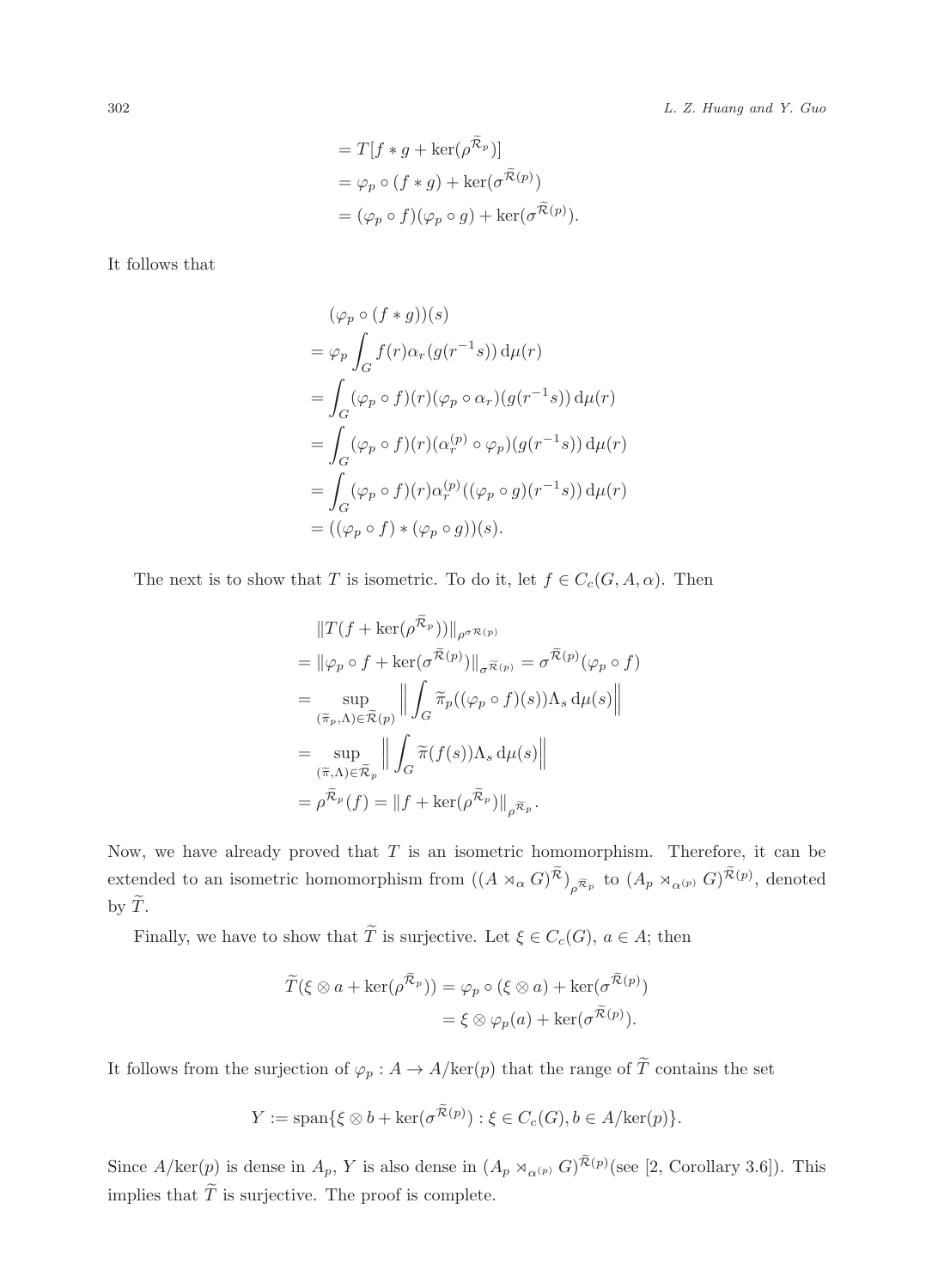#### 3.2 Reduced crossed products with amenable groups

Takai [13] proved that the crossed products and the associated reduced crossed products of  $C^*$ -algebra dynamical system are equal in the amenable group condition. The same holds for a Banach algebra dynamical system with the amenable group (see [5]). To establish this theorem in the pro-Banach algebra dynamical system setting, we introduce the following lemma.

**Lemma 3.1** (see [4]) Let G be a locally compact group with Haar measure  $\mu$ . If G is amenable, then, for every  $\varepsilon > 0$  and compact set  $K \subset G$  containing the identity element of G, there exists a compact set U with

$$
\mu(U) > 0
$$
 and  $\frac{\mu(KU \triangle U)}{\mu(U)} < \varepsilon$ .

Here  $KU \Delta U = (KU \setminus U) \cup (U \setminus KU)$  is the symmetric difference of the sets KU and U.

**Theorem 3.2** Let  $(A, G, \alpha)$  be an inversely pro-Banach algebra dynamical system, R be a non-empty uniformly semi-bounded class of continuous covariant representations of  $(A, G, \alpha)$ , and suppose that  $\sup\{\|U_r\| : (\pi, U) \in \mathcal{R}_p, r \in G\} < \infty$  for some  $p \in S(A)$ . Let  $\widetilde{\mathcal{R}}$  be the class of regular covariant representations of  $(A, G, \alpha)$  associated with R. If G is amenable, then  $(A \rtimes_{\alpha} G)^{\mathcal{R} \cup \widetilde{\mathcal{R}}}$  and  $(A \rtimes_{\alpha} G)^{\widetilde{\mathcal{R}}}$  are topologically isomorphic.

**Proof** We will prove the theorem directly without using the lemma. Let  $(\pi, U)$  be in  $\mathcal{R}$ , then there exists  $p \in S(A)$  such that  $\|\pi(a)\| \leq p(a)$  for all  $a \in A$ . Suppose that  $(\tilde{\pi}, \Lambda)$  is the regular representation associated with  $(\pi, U)$ . By Lemma 2.1,  $(\tilde{\pi}, \Lambda)$  is a continuous covariant representation of  $(A, G, \alpha)$  satisfying  $\|\tilde{\pi}(a)\| \leq p(a)$ . For convenience, we write  $M = \sup\{\|U_r\| :$  $(\pi, U) \in \mathcal{R}_p, r \in G$ . First, we will show that

$$
\|\widetilde{\pi} \times \Lambda(f)\| \ge \frac{1}{M^2} \|(\pi \times U(f)\|).
$$

Define a bounded map  $h: L^1(G,X) \to L^1(G,X)$  as follows:

$$
[h(\xi)](s) := U_s^{-1}(\xi(s)), \quad \xi \in L^1(G, X), \ s \in G.
$$

It is easy to check that h is a linear bijection bounded by M. In fact, for all  $\xi \in L^1(G, X)$ , we have

$$
||h(\xi)|| = \int_G ||[h(\xi)](s)|| d\mu(s)
$$
  
= 
$$
\int_G ||U_s^{-1}(\xi(s))|| d\mu(s)
$$
  

$$
\leq \int_G ||U_s^{-1}|| ||\xi(s)|| d\mu(s)
$$
  

$$
\leq M ||\xi||.
$$

Similarly, it follows from the equality  $[h^{-1}(\xi)](s) := U_s(\xi(s))$  that  $h^{-1}$  is also M-bounded.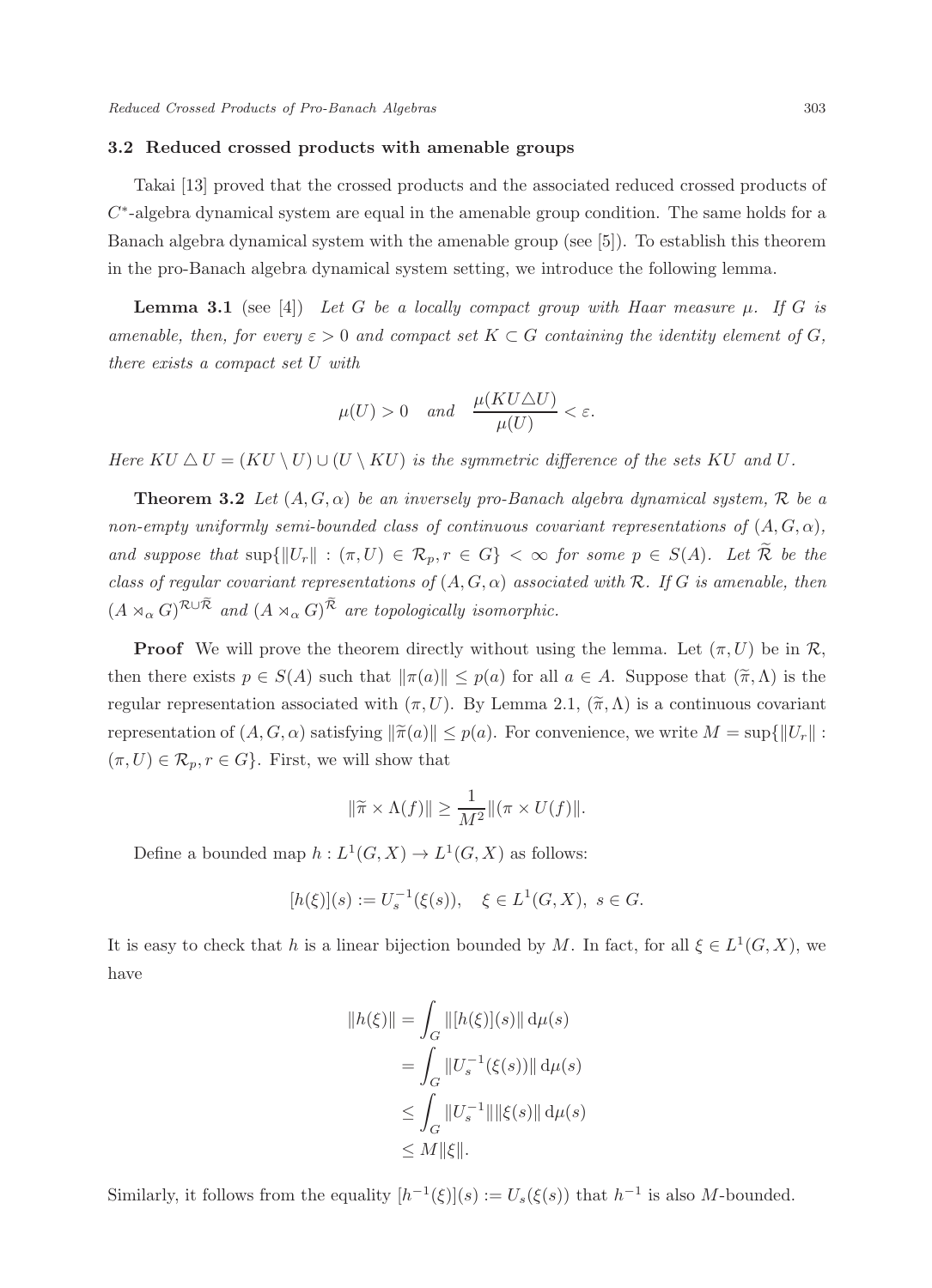Let  $f \in C_c(G, A)$ . Notice the fact that

$$
||h^{-1}(\widetilde{\pi} \times \Lambda(f))h|| \le ||h^{-1}|| ||h|| ||\widetilde{\pi} \times \Lambda(f)|| \le M^2 \cdot ||\widetilde{\pi} \times \Lambda(f)||.
$$

So the proof will be finished if one shows, given  $\varepsilon > 0$ , that

$$
||h^{-1}(\widetilde{\pi} \times \Lambda(f))h|| > ||(\pi \times U)(f)|| - \varepsilon.
$$

Without loss of generality, we assume that  $(\pi \times U)(f) \neq 0$  and  $\varepsilon < ||(\pi \times U)(f)||$ . Choose  $x_0 \in X_0$  such that  $||x_0|| = 1$  and  $||(\pi \times U)(f)x_0|| > ||(\pi \times U)(f)|| - \frac{\varepsilon}{2}$ . Let

$$
\delta = \frac{\|(\pi \times U)(f)\| - \frac{\varepsilon}{2}}{\|(\pi \times U)(f)\| - \varepsilon} - 1,
$$

then  $\delta > 0$ . Write  $S = \text{supp}(f) \cup \{e\}$ . Since  $f \in C_c(G, A)$ , S and  $S^{-1}$  are both compact. Therefore, there is a compact subset  $K \subset G$  such that  $0 < \mu(K) < \infty$  and  $\mu(S^{-1}K \triangle K)$  $\delta\mu(K)$  by Lemma 3.1, and thus  $\mu(S^{-1}K) < (1+\delta)\mu(K)$  which is due to the latter inequality. From Uryshon's lemma, we may define  $\eta \in C_c(G, X)$  by

$$
\eta(s) = \begin{cases} x_0, & s \in S^{-1}K; \\ 0, & s \notin S^{-1}K. \end{cases}
$$

Then

$$
\|\eta\| = \int_G \|\eta(r)\| \, \mathrm{d}\mu(r) = \int_G \|x_0\| \, \mathrm{d}\mu(r) < \mu(S^{-1}K) < (1+\delta)\mu(K).
$$

For all  $s \in G$ , we have  $(h\eta)(s) = U_{s^{-1}}(\eta(s)) = U_{s^{-1}}(x_0)$ , it follows from the strong continuity of U that  $h\eta \in_c (G, X)$ . For any  $r \in K$ , noting  $\eta(s^{-1}r) = x_0$  if  $s \in S$  with  $f(s) \neq 0$ , we have

$$
||h^{-1}(\widetilde{\pi} \times \Lambda)(f)h\eta|| = \int_G ||[h^{-1}(\widetilde{\pi} \times \Lambda)(f)h\eta](r)|| d\mu(r)
$$
  
\n
$$
= \int_G ||U_r[(\widetilde{\pi} \times \Lambda)(f)h\eta(r)]|| d\mu(r)
$$
  
\n
$$
= \int_G ||\int_G U_r \pi(\alpha_r^{-1} f(s))[(h\eta)(s^{-1}r)] d\mu(s)|| d\mu(r)
$$
  
\n
$$
= \int_G ||\int_G \pi(f(s))U_s x_0 d\mu(s)|| d\mu(r)
$$
  
\n
$$
= \int_G ||(\pi \times U)(f)x_0|| d\mu(r)
$$
  
\n
$$
\geq \int_K ||(\pi \times U)(f)x_0|| d\mu(r)
$$
  
\n
$$
= ||(\pi \times U)(f)x_0|| \cdot \mu(K)
$$
  
\n
$$
> (||(\pi \times U)(f)|| - \frac{\varepsilon}{2}) \cdot \mu(K).
$$

Thus,

$$
||h^{-1}(\widetilde{\pi} \times \Lambda)(f)h|| > \frac{||h^{-1}(\widetilde{\pi} \times \Lambda)(f)h\eta||}{||\eta||}
$$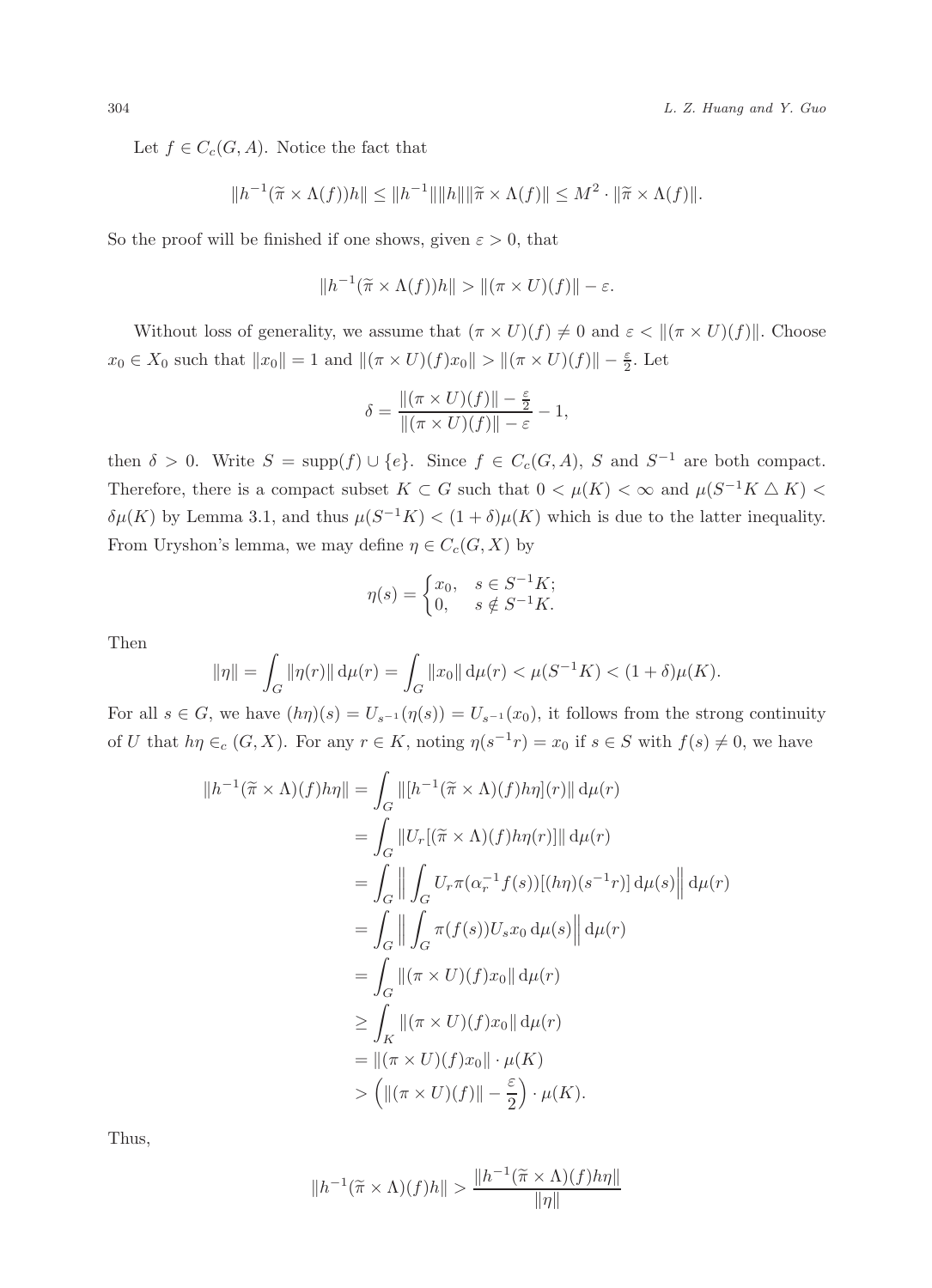Reduced Crossed Products of Pro-Banach Algebras 305

$$
> \frac{\|(\pi \times U)(f)\| - \frac{\varepsilon}{2}}{1 + \delta}
$$
  
= 
$$
\|(\pi \times U)(f)\| - \varepsilon.
$$

We conclude from the inequality  $||h^{-1}(\tilde{\pi} \times \Lambda)(f)h|| \leq M^2 ||\tilde{\pi} \times \Lambda(f)||$  that  $||\tilde{\pi} \times \Lambda(f)|| \geq$  $\frac{1}{M^2} \|h^{-1}(\tilde{\pi} \times \Lambda)(f)h\|$ , hence that  $\|\tilde{\pi} \times \Lambda(f)\| > \frac{1}{M^2} \|(\pi \times U)(f)\| - \varepsilon$ , and this yields that

$$
\|\widetilde{\pi} \times \Lambda(f)\| \ge \frac{1}{M^2} \|(\pi \times U)(f)\|.
$$

Using the fact that

$$
\frac{1}{M^2} \sigma^{\mathcal{R}_p \cup \widetilde{\mathcal{R}}_p}(f) \leq \rho^{\widetilde{R}_p}(f) \leq \sigma^{\mathcal{R}_p \cup \widetilde{\mathcal{R}}_p}(f), \quad f \in C_c(G, A),
$$

we conclude that the semi-norms  $\sigma^{\mathcal{R}_p \cup \tilde{\mathcal{R}}_p}$  and  $\rho^{\tilde{R}_p}$  are equivalent on  $C_c(G, A)$ . This implies that the locally convex topologies determined by  $\{\sigma^{\mathcal{R}_p \cup \tilde{\mathcal{R}}_p} : p \in S(A)\}\$  and  $\{\rho^{\tilde{R}_p} : p \in S(A)\}\$ are equal. Thus it follows from the definitions of the crossed product and the reduced crossed product that  $(A\rtimes_{\alpha}G)^{\mathcal{R}\cup\widetilde{\mathcal{R}}}$  is equal to  $(A\rtimes_{\alpha}G)^{\widetilde{\mathcal{R}}}$  up to a topological isomorphism. The proof is completed.

As we know that the crossed product and the associated reduced crossed product are equal for a Banach algebra dynamical system with amenable group (see [5]). Inspired by it, we will give a similar result in case of pro-Banach algebra dynamical system setting.

**Theorem 3.3** Let  $(A, G, \alpha)$  be an inversely pro-Banach algebra dynamical system with the amenable group  $G, \mathcal{R}$  be a uniformly semi-bounded class of continuous covariant representations on a Banach space such that  $U_s$  is an isometry for all  $s \in G$ , and  $\mathcal R$  be the class of regular representations of  $(A, G, \alpha)$  associated with R. Then the crossed product  $(A \rtimes_{\alpha} G)^{\mathcal{R}}$  and the reduced crossed product  $(A \rtimes_{\alpha} G)^{\widetilde{\mathcal{R}}}$  are isometrically isomorphic.

**Proof** Since  $U_s$  is isometrical for each  $s \in G$ , we obtain  $\widetilde{\mathcal{R}}_p \subseteq \mathcal{R}_p$  for some  $p \in S(A)$ . It follows from the first part of the proof of Theorem 3.2 that

$$
\sigma^{\mathcal{R}_p}(f) \leq \rho^{\widetilde{\mathcal{R}}_p}(f) \leq \sigma^{\mathcal{R}_p}(f)
$$

for all  $f \in C_c(G, A)$ . This shows that  $(A \rtimes_{\alpha} G)^{\mathcal{R}}$  and  $(A \rtimes_{\alpha} G)^{\mathcal{R}}$  are isometrically isomorphic.

Since all abelian topological groups are amenable (see [15]), and as a consequence of Theorem 3.3, we naturally get the following result.

Corollary 3.1 Let  $(A, G, \alpha)$  be an inversely pro-Banach algebra dynamical system where G is abelian, and  $\mathcal R$  and  $\widetilde{\mathcal R}$  be given as in Theorem 3.3. Then  $(A\rtimes_\alpha G)^{\mathcal R}$  and  $(A\rtimes_\alpha G)^{\widetilde{\mathcal R}}$  are equal. In particular,  $(A \rtimes_{\alpha} \mathbb{Z})^{\mathcal{R}} = (A \rtimes_{\alpha} \mathbb{Z})^{\widetilde{\mathcal{R}}}, (A \rtimes_{\alpha} \mathbb{R})^{\mathcal{R}} = (A \rtimes_{\alpha} \mathbb{R})^{\widetilde{\mathcal{R}}}, where \mathbb{Z} and \mathbb{R} respectively$ stand for the group of the integer numbers and the group of the real numbers.

Acknowledgement The authors thank sincerely the anonymous referees for the very thorough reading of the paper and valuable comments on improving the paper.